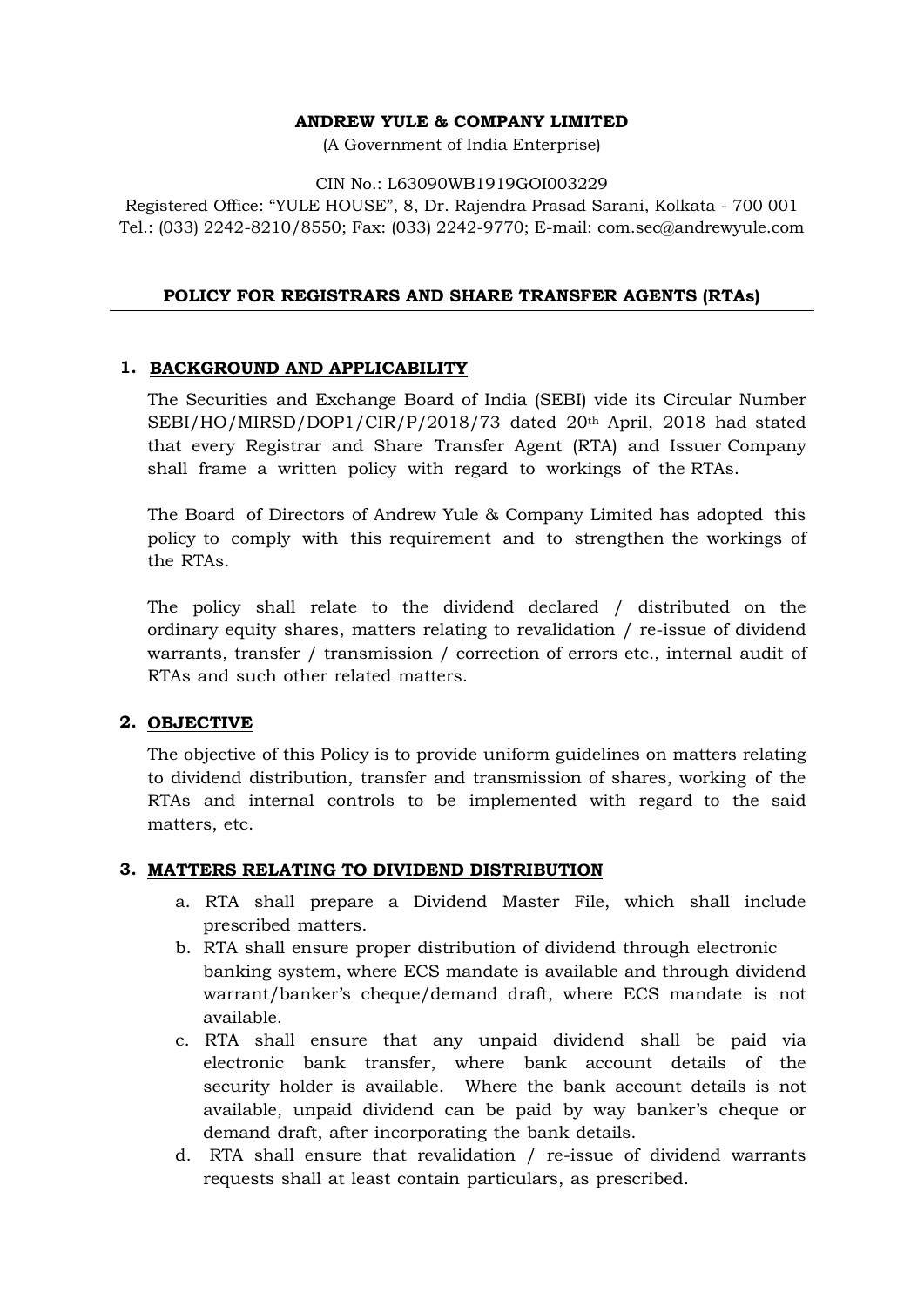### **4. MATTERS RELATING TO TRANSFER AND TRANSMISION OF SHARES**

- a. Every Transfer / Transmission / Correction of data shall require prior approval of the Company.
- b. RTAs to ensure that folio numbers once allotted or folio numbers having nil balance, should not be re-allotted.
- c. RTAs shall maintain folio wise history of all transactions.

## **5. INTERNAL CONTROLS**

- a. The following documents shall be preserved by the RTA:
	- i. Members Data on fortnightly basis for last 8 years
	- ii. Returns filed with ROC which are compiled by RTAs for last 8 years
	- iii. Blank Share Certificates
	- iv. Blank Dividend Warrants
- b. RTAs shall periodically check by way of physical verification stationery of all blank share certificates and blank dividend warrants.
- c. RTAs shall ensure that proper inter audit is carried out on annual basis by prescribed eligible professionals / audit firms who don't have any conflict of interest.
- d. The Internal audit report shall be considered by the Governing Council of the RTA and the RTA shall rectify the deficiencies and an Action Taken Report shall be forwarded to the Company within prescribed timelines.

# **6. REPORTS / DATA**

- a. RTAs shall keep the data relating to PAN and Bank account details of all security holders updated at any point of time.
- b. If the Bank Account details of any security holder is not available the RTA shall take steps for obtaining a cancelled cheque bearing the name of the security holder. If the cancelled cheque does bear the name of the security holder then a copy of the bank passbook/bank statement, as attested by the bank, shall be obtained.
- c. RTA shall forward the following on quarterly basis to the Company. i. Members Data
	- ii. Reconciliation report of blank share certificates
	- iii. Reconciliation report of blank share warrants
	- iv. Reconciliation report of security holders whose dividend has remained unpaid for a period of 3 years and above.
- d. RTA shall furnish
	- i. Copy of Internal Report to the Company within 3 months from the end of each financial year.
	- ii. Copy of Action Taken Report on Internal Audit within 1 month of furnishing of the Internal Audit Report.